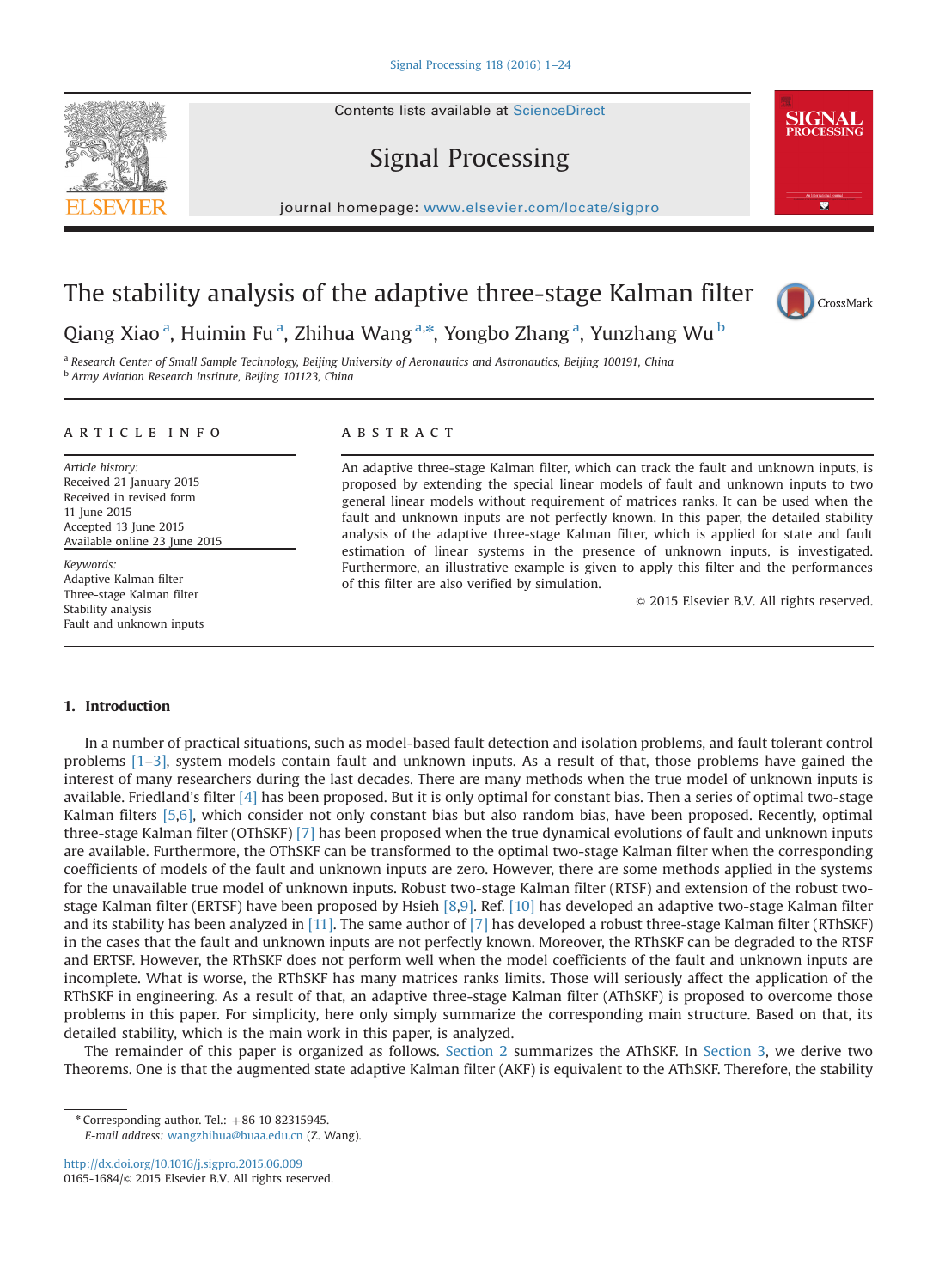of the augmented state AKF can lead to the result that the AThSKF is stable. The other is the stability of the augmented state AKF, and based on that, the stability of the AThSKF is verified. In Section 4, the proposed filter is verified through an illustrative example. Conclusions are given in the last Section.

### 2. Adaptive three-stage Kalman filter

Consider the following linear discrete-time stochastic system represented by:

$$
\mathbf{x}_{k+1} = \mathbf{A}_k^{\mathsf{x}} \mathbf{x}_k + \mathbf{B}_k \mathbf{u}_k + \mathbf{F}_k^{\mathsf{x}} \mathbf{f}_k + \mathbf{E}_k^{\mathsf{x}} \mathbf{d}_k + \mathbf{w}_k^{\mathsf{x}}
$$
(1.a)

$$
\mathbf{f}_{k+1} = \mathbf{A}_k^f \mathbf{f}_k + \mathbf{w}_k^f \tag{1.b}
$$

$$
\mathbf{d}_{k+1} = \mathbf{A}_k^d \mathbf{d}_k + \mathbf{w}_k^d \tag{1.c}
$$

$$
\mathbf{z}_k = \mathbf{H}_k \mathbf{x}_k + \mathbf{F}_k^2 \mathbf{f}_k + \mathbf{E}_k^2 \mathbf{d}_k + \mathbf{v}_k
$$
 (1.d)

where  $\mathbf{x}_k$  is the  $n \times 1$  state vector.  $\mathbf{u}_k$  is the  $r \times 1$  known control input vector.  $\mathbf{f}_k$  is the  $p \times 1$  additive fault vector that occur in<br>the system, for example measured appular rate fault and acceler the system, for example measured angular rate fault and acceleration measurements fault in the deep space exploration field.  $\mathbf{d}_k$  is the  $q \times 1$  unknown inputs vector, for example atmosphere density uncertainty in Mars exploration. Furthermore,<br>the models of fault and unknown inputs based on the past research are only the prior empi the models of fault and unknown inputs based on the past research are only the prior empirical models different from the true models. $z_k$  is the  $m \times 1$  measurement vector. All transmission matrices about  $\mathbf{A}_k^{\chi}, \mathbf{B}_k, \mathbf{F}_k^{\chi}, \mathbf{B}_k^{\chi}, \mathbf{B}_k^{\chi}, \mathbf{B}_k^{\chi}, \mathbf{B}_k^{\chi}, \mathbf{H}_k^{\chi}, \mathbf{H}_k^{\chi}$ ,  $\mathbf{F}_k^{\chi}$  and  $\mathbf{E}_k^{\chi}$  have appropriate dimensions. The noise sequences  $w_k^x$ ,  $w_k^f$ ,  $w_k^d$  and  $v_k$  are zero mean uncorrelated Gaussian random sequences with

$$
E\left[\begin{bmatrix} \mathbf{w}_{k}^{\chi} \\ \mathbf{w}_{k}^{d} \\ \mathbf{w}_{k}^{f} \\ \mathbf{v}_{k} \end{bmatrix} \begin{bmatrix} \mathbf{w}_{l}^{\chi} \\ \mathbf{w}_{l}^{d} \\ \mathbf{v}_{l} \end{bmatrix}^{T}\right] = \begin{bmatrix} \mathbf{Q}_{k}^{\chi} & 0 & 0 & 0 \\ 0 & \mathbf{Q}_{k}^{d} & 0 & 0 \\ 0 & 0 & \mathbf{Q}_{k}^{f} & 0 \\ 0 & 0 & 0 & \mathbf{R}_{k} \end{bmatrix} \delta_{kl}
$$
(1.e)

where  $\delta_{kl}$  is the Kronecker delta,  $\delta_{kl} = 1$  if  $k = l$ , or  $\delta_{kl} = 0$ .

The initial state  $x_0$ , initial fault  $f_0$  and unknown inputs  $d_0$  satisfy the followings:

 $E[\mathbf{x}_0] = \hat{\mathbf{x}}_0$  and  $E[(\mathbf{x}_0 - \hat{\mathbf{x}}_0)(\mathbf{x}_0 - \hat{\mathbf{x}}_0)^T] = \mathbf{P}_0^{\mathsf{x}}$ 

$$
\begin{cases}\nE[\mathbf{f}_0] = \hat{\mathbf{f}}_0 \\
E[\mathbf{d}_0] = \hat{\mathbf{d}}_0 \\
E[(\mathbf{f}_0 - \hat{\mathbf{f}}_0)(\mathbf{f}_0 - \hat{\mathbf{f}}_0)^T] = \mathbf{P}_0^f \\
E[(\mathbf{d}_0 - \hat{\mathbf{d}}_0)(\mathbf{d}_0 - \hat{\mathbf{d}}_0)^T] = \mathbf{P}_0^d \\
E[(\mathbf{x}_0 - \hat{\mathbf{x}}_0)(\mathbf{f}_0 - \hat{\mathbf{f}}_0)^T] = \mathbf{P}_0^{\mathcal{Y}} \\
E[(\mathbf{x}_0 - \hat{\mathbf{x}}_0)(\mathbf{d}_0 - \hat{\mathbf{d}}_0)^T] = \mathbf{P}_0^{\mathcal{Y}d} \\
E[(\mathbf{f}_0 - \hat{\mathbf{f}}_0)(\mathbf{d}_0 - \hat{\mathbf{d}}_0)^T] = \mathbf{P}_0^{\mathcal{Y}d}\n\end{cases}
$$
\n(1. f)

Under this linear discrete-time stochastic system, the AThSKF, which uses three-stage U–V transformation in Ref. [7] and adaptive forgetting factor obtained from innovation information in Ref. [10], is presented in the following Definition 2.1.

Definition 2.1. The AThSKF is proposed, however, the detailed stability analysis of the AThSKF is the main work in this paper. So the recursive process using three-stage U–V transformation and adaptive forgetting factor technique is neglected here. In this Definition, only the AThSKF's main structure is summarized by the following four parts when the coefficients of models of the fault and unknown inputs given by  $(1.b)$  and  $(1.c)$  are not perfectly known:

The first part is the correction of the state and fault estimations

$$
\hat{\mathbf{x}}_{k}(-)=\overline{\mathbf{x}}_{k}(-)+\mathbf{U}_{k}^{12}\overline{\mathbf{f}}_{k}(-)+\mathbf{U}_{k}^{13}\overline{\mathbf{d}}_{k}(-),\quad \hat{\mathbf{P}}_{k}^{**}(-)=\overline{\mathbf{P}}_{k}^{**}(-)+\mathbf{U}_{k}^{12}\overline{\mathbf{P}}_{k}^{f*}(-)\mathbf{U}_{k}^{12T}+\mathbf{U}_{k}^{13}\overline{\mathbf{P}}_{k}^{d*}(-)\mathbf{U}_{k}^{13T}
$$
\n
$$
\hat{\mathbf{x}}_{k}(+)=\overline{\mathbf{x}}_{k}(+)+\mathbf{V}_{k}^{12}\overline{\mathbf{f}}_{k}(+)+\mathbf{V}_{k}^{13}\overline{\mathbf{d}}_{k}(+),\quad \hat{\mathbf{P}}_{k}^{**}(+)=\overline{\mathbf{P}}_{k}^{**}(+)+\mathbf{V}_{k}^{12}\overline{\mathbf{P}}_{k}^{f*}(+\mathbf{V}_{k}^{12T}+\mathbf{V}_{k}^{13}\overline{\mathbf{P}}_{k}^{d*}(+)\mathbf{V}_{k}^{13T}
$$
\n
$$
\hat{\mathbf{f}}_{k}(-)=\overline{\mathbf{f}}_{k}(-)+\mathbf{U}_{k}^{23}\overline{\mathbf{d}}_{k}(-),\quad \hat{\mathbf{P}}_{k}^{f*}(-)=\overline{\mathbf{P}}_{k}^{f*}(-)+\mathbf{U}_{k}^{23}\overline{\mathbf{P}}_{k}^{d*}(-)\mathbf{U}_{k}^{23T}
$$
\n
$$
\hat{\mathbf{f}}_{k}(+)=\overline{\mathbf{f}}_{k}(+)+\mathbf{V}_{k}^{23}\overline{\mathbf{d}}_{k}(+),\quad \hat{\mathbf{P}}_{k}^{f*}(+)=\overline{\mathbf{P}}_{k}^{f*}(+)+\mathbf{V}_{k}^{23}\overline{\mathbf{P}}_{k}^{d*}(+\mathbf{V}_{k}^{23T})
$$
\n(2)

The second part is the state subfilter

$$
\overline{\mathbf{x}}_k(-) = \mathbf{A}_{k-1}^{\mathsf{x}} \overline{\mathbf{x}}_{k-1}(+) + \mathbf{B}_{k-1} \mathbf{u}_{k-1} + \overline{\mathbf{u}}_{k-1}^{\mathsf{x}}
$$
\n(3.a)

$$
\overline{\mathbf{P}}_{k}^{x*}(-) = \lambda_{k}^{x}[\mathbf{A}_{k-1}^{x} \overline{\mathbf{P}}_{k-1}^{x*}(+) \mathbf{A}_{k-1}^{xT} + \overline{\mathbf{Q}}_{k-1}^{x}]
$$
(3.b)